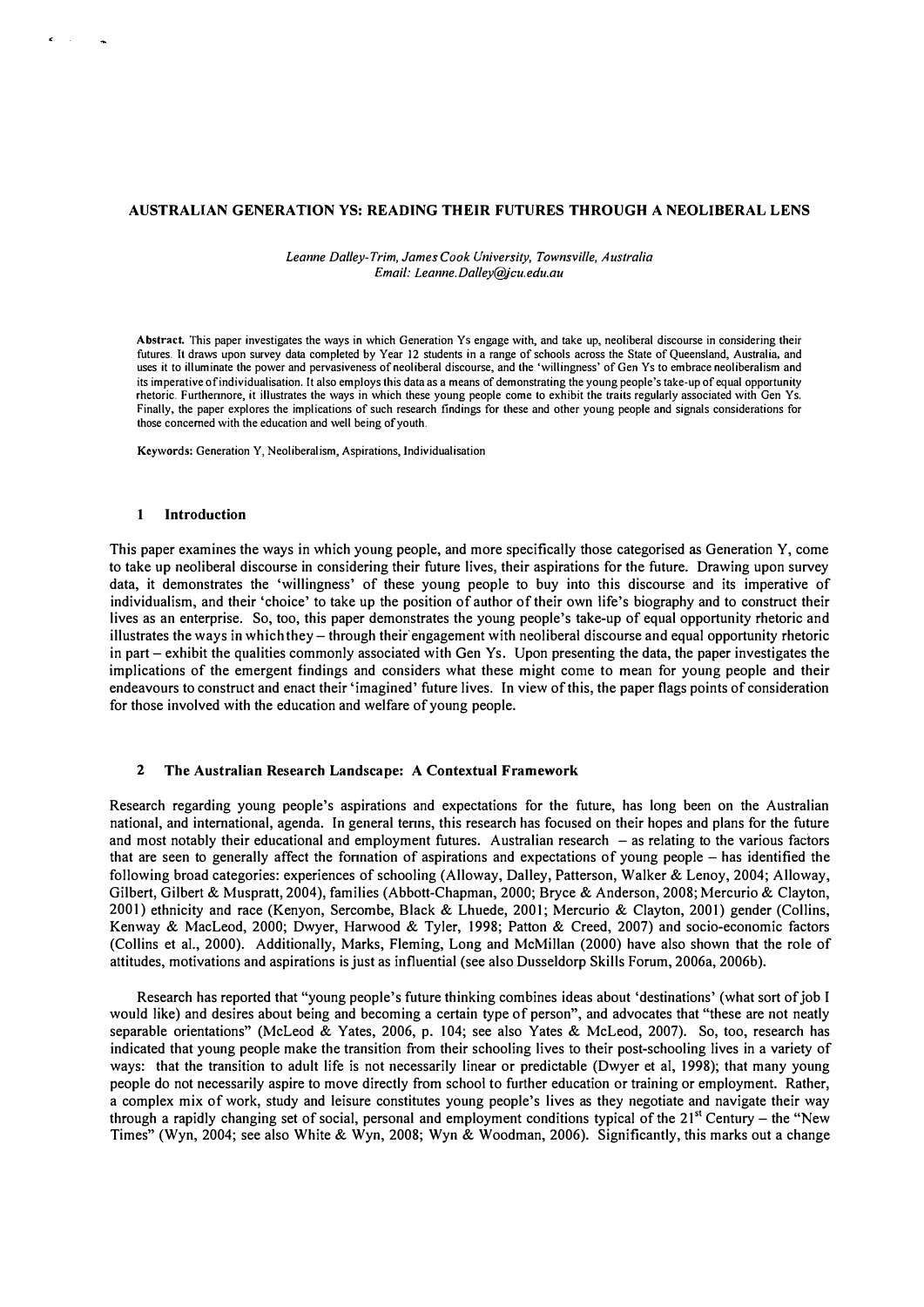from 'traditional' post-school trajectories - and is indicative of young people's response to the changing social and economic world within which they now live out their lives.

Further, and in relation to the influence of gender upon young people's aspirations and expectations for the future, research by Dwyer et al (1998) indicated that gender remained a key factor in determining education and career choices. These strongly gendered differences in aspirations for the future were also identified in young people's schooling lives. As Collins et al (2000, p. 2) have noted, "there are indeed major gender differences in educational participation, perfonnance and outcomes" for young Australians.

Research undertaken by McLeod and Yates (2006) also drew attention to difference around the 'marker' of gender. They reported that many girls spoke about their "ambitions for independence and excitement" (McLeod & Yates, 2006, p. 225). So, too, they noted elsewhere, that many of the girls were aware of the "new possibilities of work and education" and engaged in "making clear plans for work and further study" (Yates & McLeod, 2007, p. 61). Further, they indicated that many of the girls were "planning their careers in careful and strategic ways" and also had '''fall-back' positions" (Yates & McLeod, 2007, p. 61). In the case of boys, Yates and McLeod (2007, p. 62) noted that there was "less evidence of their relating to changes when it came to their sense of their pathways and jobs". Also, there existed amongst boys, "a relatively unshaken continuing belief that 'males are just normal'" – that "male experiences are the norm" (McLeod & Yates, 2006, p. 226).

Additionally, and in view of their research findings, Yates and McLeod (2007, p. 57) reported that most students – both boys and girls - were "quick to tell us that boys and girls today have 'equal opportunities''', were "very conversant" with the language of equal opportunity rhetoric, could "identify practices or ideas that they thought were sexist", could "easily label comments as 'sexist'", and knew about "sexual harassment and gender equality". That noted, they also, reported that:

Overall we found gender refonn and feminist ideas have had an uneven impact on the young people in our study. Equal opportunity language is now seen as the norm  $-$  but there is also an assumption that different things are 'normal' for girls and for boys (Yates & McLeod, 2007, p. 57).

Furthermore, they also argue that:

... the impact of feminism and associated gender and social changes appears to have had a much stronger effect on girls than boys. Additionally, recent social changes and expectations that individuals need to change, to become flexible and to adapt to new circumstances, appear also to have had a stronger impact on girls' sense of their futures. The cultural imperatives to remake oneself, to reflexively construct a biography, to "be your own person" register differently for women and men, and intersect with feminist calls for women to make new choices (McLeod & Yates, 2006, pp. 196-197).

It is the case that a substantial amount of the research detailed above has focused on the future aspirations and expectations of those young people commonly categorised as Generation Y. And while variations exist in the literature marking the beginning and end of a generational epoch, there is general consensus that Generation Y (Gen Y) encapsulates those born between 1982 and 2003 (Wyn & Woodman, 2006). It is this generation who are singled out by their "broad sense of self-reliance" (Muller, 2006, p. 2) - their engagement with neo-liberalist discourses and the notion of individualisation that underpins such a discursive network. Gen Y is typically characterised as being: techno savvy, connected ... 2417, self confident, optimistic, hopeful, independent, comfortably self-reliant, determined, goal oriented, success driven, lifestyle centred, diverse, inclusive, service oriented, entrepreneurial, and global-, civicand community-minded (Deloitte Development, 2006).

Evidence from focus group research conducted among Gen Ys (more specifically two cohorts comprised of young people aged 16 to 19 years of age and those aged 20-24 years) for the Dusseldorp Skills Forum in July 2006 indicates that Gen Y:

- have grown up understanding and accepting that the future of work is all about mobility, adaptability and change;
- have little or no expectations of a "job for life", thinking it a form of imprisonment;
- have not a trace of awareness about the convulsive social and economic changes wrought by globalisation and the information revolution over the past 20 years;
- regard the changed social and economic landscape as completely normal;
- have no fear of an economic downturn;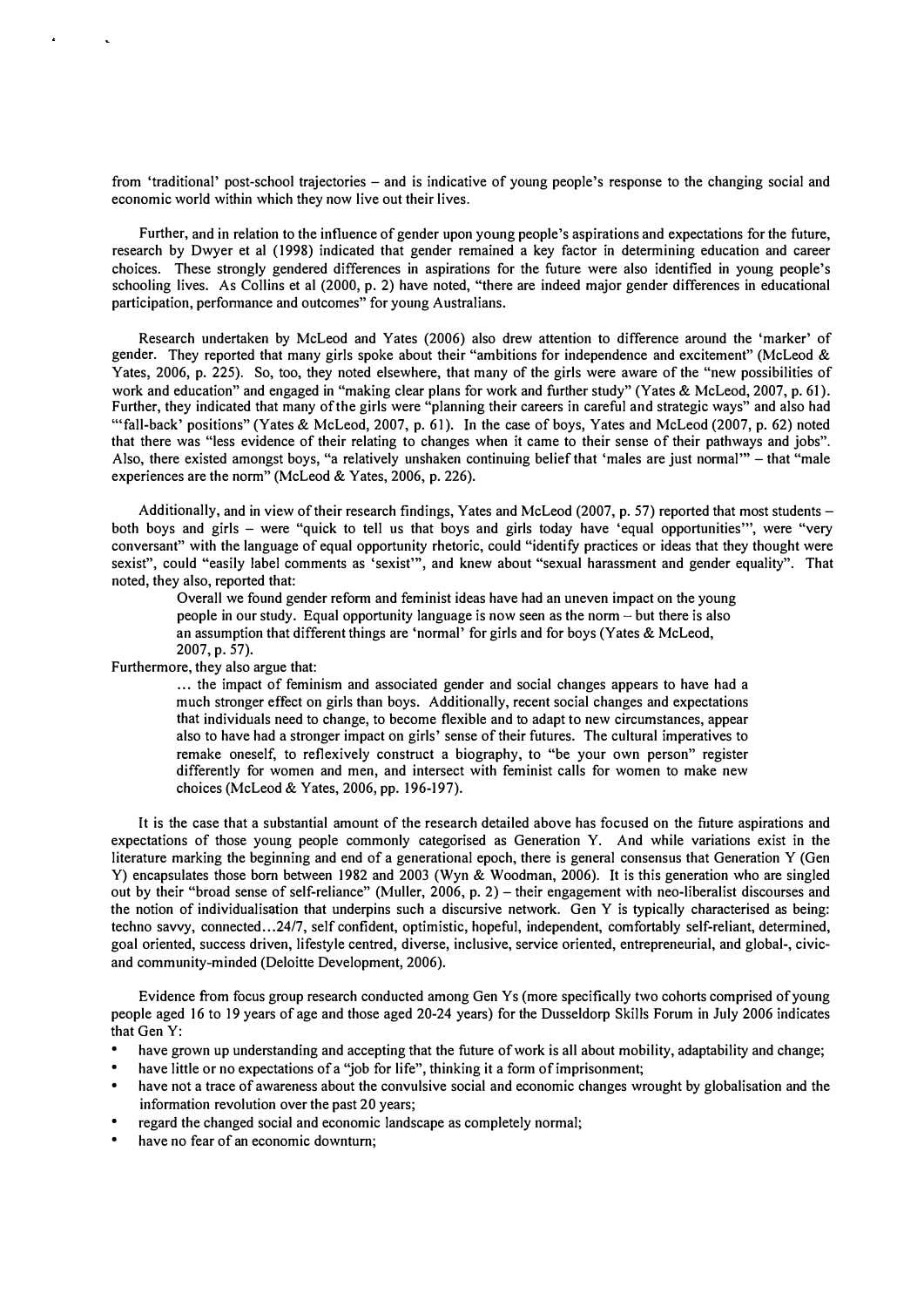• robustly believe their future is in their own hands (Muller, 2006, p. I).

As noted above, Generation Ys are marked out by their engagement with neoliberalist discourses and the notion of individualisation (see Beck, 1992; Beck & Beck-Gemsheim, 2002) that underpins such a discursive network. Such engagement with neoliberal discourse may well be expected, for there is, as Beck and Beck-Gemsheim (2001, p. 22) advocate, "hardly a desire more widespread in the West today than to lead 'a life of your own"'. They elaborate upon this notion, suggesting that:

The ethic of individual self-fulfilment and achievement is the most powerful current in modern society. The choosing, deciding, shaping human being who aspires to be the author of his or her own life, the creator of an individual identity, is the central character of our time (Beck & Beck-Gernsheim, 2001, pp. 22-23).

Explicating the phenomenon of individualisation, Beck and Beck-Gemsheim (200 I, p. 2) state:

It is simply, that in modem societies new demands, controls and constraints are being imposed on individuals ... people are tied into a network of regulations, conditions and provisos .

... The decisive feature of these modern regulations or guidelines is that, far more than earlier, individuals must, in part, supply them for themselves, import them into their biographies through their own actions (see also Beck & Beck-Gernsheim, 1996).

In line with this, Rose (1996a, p. 302) advocates, that:

Identity is no longer experienced as a natural, coherent and unchanging attribute of the individual, but as the uncertain and fractured result of personal decisions and plans. Biography and identity become self-reflexive, to be constructed, worked upon, the outcome of choices ... in which the individual himself or herself is the self-conscious centre of action.

Essentially, neoliberalism (re)casts the modern subject  $-$  the individual. Constitution of the self as a rational, autonomous, responsible and active Subject - a subject identifiable as the entrepreneurial self - is prioritised within neoliberal discourse (Bauman, 1992; Beck & Beck-Gemsheim, 2001; Fitzsimmons, 2002; Harris, 2004; Kelly, 2006; O'Malley, 1996; Rose, 1992, 1996a, 1996b). Every human being is positioned as "an entrepreneur managing their own life, and should act as such" (Fitzsimmons, 2002, P., 3); are positioned as "active individuals seeking to "enterprise themselves", to maximize their quality of life through acts of choice, according their life a meaning and value to the extent that it can be rationalized as the outcome of choices made or choices to be made" (Rose, 1996b, p. 57; see also Rose, 1992, 1996a).

Additionally, individuals are, as Beck and Beck-Gernsheim (2001, pp. 2-3) claim, "peremptorily invited to constitute themselves as individuals: to plan, understand, design themselves and act as individuals - or, should they 'fail', to lie as individuals on the bed they have made for themselves". So, too, do they advocate:

One of the most decisive features of individualization processes, then, is that they not only permit but they also demand an active contribution by individuals .

... If they are not to fail, individuals must be able to plan for the long term and adapt to change; they must organize and improvise, set goals, recognize obstacles, accept defeats and attempt new starts. They need initiative, tenacity, flexibility and tolerance of frustration (Beck & Beck-Gemsheim, 2001, p. 4; see also Beck & Beck-Gemsheim, 1996).

In view of this, the individual has to be understood as being "the author of his or her own life" (Beck & Beck-Gersheim, 2002, p. 23). Further as, Beck and Beck-Gernsheim (2001, p. 3) argue, "the normal biography thus becomes the 'elective biography', the 'reflexive biography', the 'do-it-yourself biography'" and that "this does not necessarily happen by choice, neither does it necessarily succeed". Rather - and as advocated here, serving as a cautionary tale  $-$  they suggest that, "the do-it-yourself biography is always a 'risk biography', indeed a tightrope biography', a state of permanent (partly overt, partly concealed) endangerment" and that "the do-it-yourself biography can swiftly become the breakdown biography" (see also Beck & Beck-Gemsheim, 1996). In light of this, Beck and Beck-Gernsheim (2001, p. 16) suggest that, "individualization has a double face: 'precarious freedoms"'. Further, and in light of this, Beck, Bons & Lau,  $(2003, p. 24)$  suggest it is the case that "the agents of individual isation are also its victims".

Bearing this in mind, it is within this discursive construct of a contemporary world – one constituted by and within neoliberal discourse and its imperative of individualisation, and the complexities at play in such discourse and the act of constructing the self - that young people come to live out their lives. Of interest in this paper, are the ways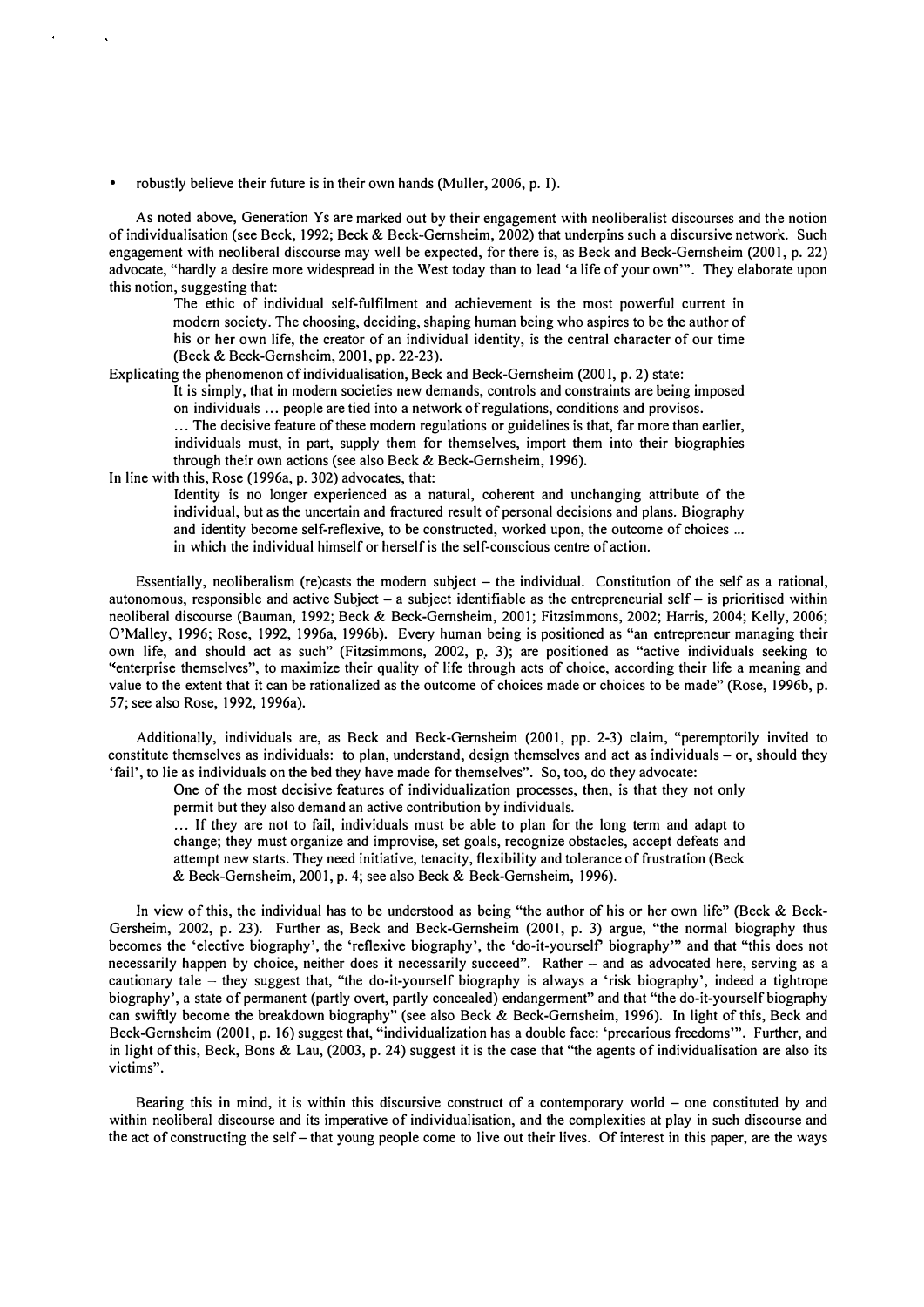in which young people, and more specifically those categorised as Generation Y, come to imagine their future lives in these neoliberal times. That is, how they come to (or 'fail' to) draw upon the available cultural scripts of the time to build (or 'fail' to build) a portfolio of identities, to author (or not) their own biographies - their biographies of the self.

# 3 METHODOLOGY

This paper draws upon 623 surveys completed by Year 12 students – those typically 17 years of age and in their final year of secondary school - in 9 schools across the State of Queensland, Australia. These surveys were administered and collated as part of a larger Australian Research Council (ARC) project.

The ARC project, conducted over a period of three years, involved the collection of a range of data sources, including: surveys, focus group and individual interviews, response to stimulus writing and biography writing. The surveys under review here were administered in the initial phase of this research undertaking. Further, a research team member personally administered the surveys in school time to maximise the return rate.

The project employed the Accessibility/Remoteness Index of Australia (ARIA) (Department of Health and Aged Care, 200 I) – the scale used by the Australian Bureau of Statistics as a standard classification and index of remoteness - in selecting school sites to ensure breadth of sampling in relation to location. These bands are estimated in relation to a location's accessibility to a range of goods, services and opportunities for social interaction: ARIA  $I$  - Highly Accessible, ARIA 2 - Accessible, ARIA 3 - Moderately Accessible, ARIA 4 - Remote, ARIA 5 - Very Remote.

The surveys under discussion in this paper comprise a sample representative of all five ARlA categories. So, too, are they representative of a gender mix – both across individual school sites and the broader ARIA band. The number of surveys completed within and across the 5 ARIA bands and the gender of respondents in each ARIA band is as follows: ARIA 1 (58 males, 92 females), ARIA 2 (90 males, 84 females), ARIA 3 (81 males, 76 females), ARIA 4/5 (67 males, 75 females).

#### 4 DISCUSSION

Having examined the responses to the surveys completed by the Year 12 students  $-$  those categorised as Gen Y  $-$  and conducting a detailed analysis of the emergent data, it became overwhelmingly apparent that those surveyed had tapped into neoliberal discourse. It was the case that they had bought into the dominant imperative of the individual as actor, of individualisation. Furthermore, in doing so, they demonstrated a firm familiarity with equal opportunity rhetoric. Moreover, their responses typified many of the qualities that are commonly associated with Gen Y.

For the purpose of this paper, the young people's responses to 2 survey questions serve as the focal point. These questions are:

I. What is the future like for girls who live here? [Question 13 on original survey]

2. What is the future like for boys who live here? [Question 14 on original survey]

And while the variables of gender and geography per  $se - as$  embedded in these questions  $-$  are not the focus of this paper, it is the case that the responses to these questions operate in such a way as to elucidate how these young people took up the neoliberal position, and likewise, how they did so in imagining and making (or in contemplation of such making) choices about their futures - their desired futures.

As evidenced in the data presented here, it became apparent that these Gen Ys perceived that nothing should affect them in planning for and enacting their futures. They were firm in their belief that this was so, and that extraneous influences were to have no influence upon the narrative of their futures. Rather, they were to be the authors - and indeed individual authors - of their own biographies. So, too, did their responses also typify the characteristics commonly attributed to Gen Ys, that is, they presented as, for example, optimistic, hopeful and independent (Deloitte Development, 2006). These young people saw themselves as being in charge of their own lives, as being responsible for making choices, and for planning and doing the 'work' required to fulfil their dreams. One young woman powerfully encapsulated the individualist position, suggesting: "I believe that we are the deciders of our future. Your future is how you plan and live it. If you choose to waste your talents then you are planning to fail." (ARIA 3 Female)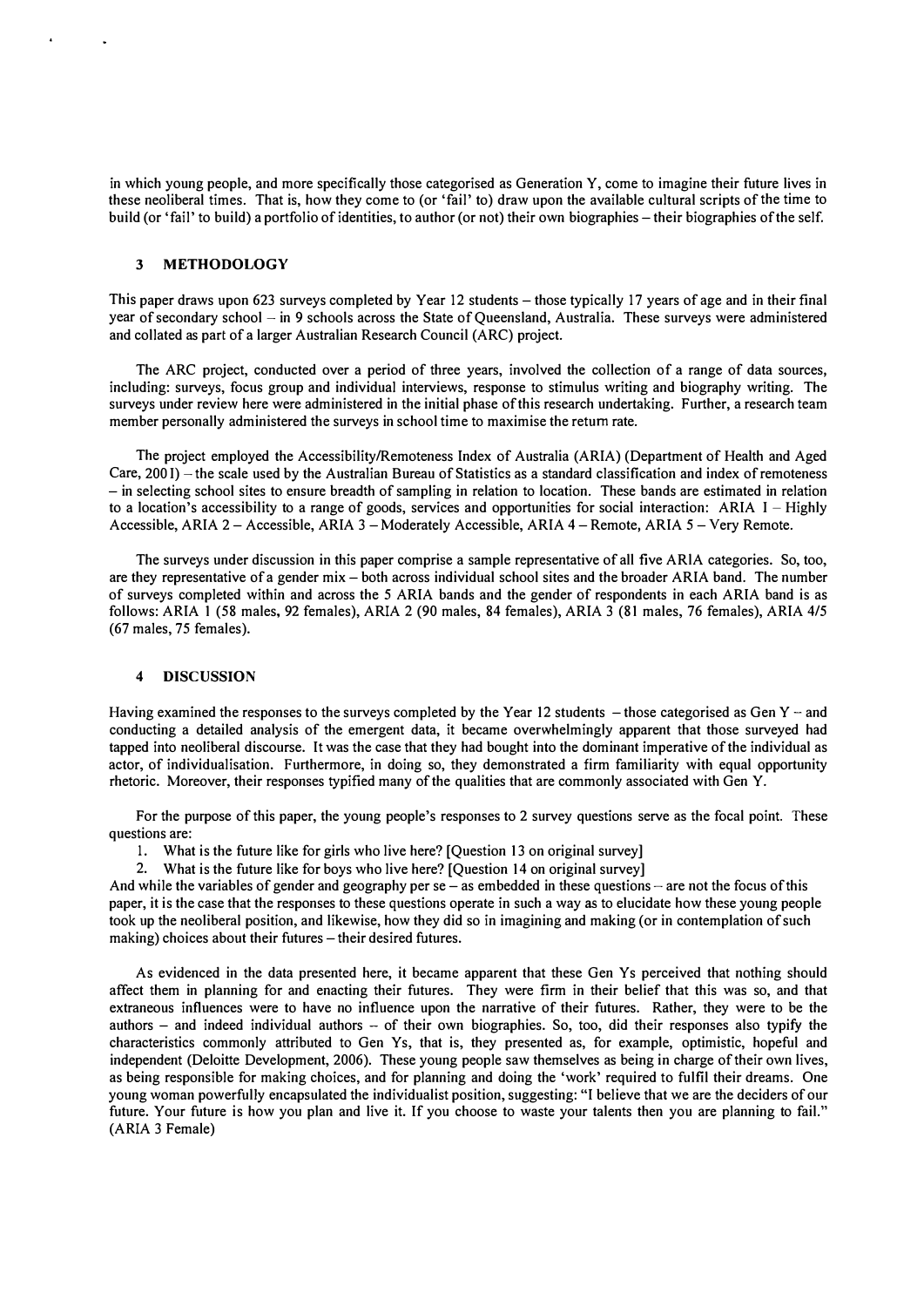Student comments clearly demonstrated their engagement with neoliberal discourses and, more specifically, of tapping into the notion of 'self as driving force'. As evidenced in the quotations below, the students were adamant that their future life trajectories lay in their individual hands - each individual was to be the 'architect' of her/his own destiny. And in this way, their comments are also representative of Gen Ys robust belief that their future is in their own hands (Muller, 2006).

It depends mostly on what THEY choose. [original capitalisation] (ARIA 1 Female)

The future is what you make it whether you're male or female. If you want something bad enough you will push yourself to get it. (ARIA 1 Male)

I think it depends on what they make it ... Again, it depends on how willing they are to strive for achievement - the opportunities are there. They must be willing to take them. (ARIA 2 Female)

They can choose their own future. (ARIA 2 Male)

They do what they like, they follow their dreams. (ARIA 3 Female)

Depends on their choices 1 believe. (ARIA 3 Male)

It really depends on the plans of that person. (ARIA 4/5 Female)

You make your future. (ARIA 4/5 Male)

In conjunction with their take-up of neoliberal discourses and, more specifically, its imperative of individualisation, the students demonstrated a firm familiarity with equal opportunity rhetoric. These young people were highly conversant with the language of such rhetoric and most saw boys and girls as having equal opportunities today (see Yates & McLeod, 2007).

Gender – and any influence it might serve to bear on their futures – was viewed to be irrelevant, and particularly so given the (perceived) climate of equal opportunity. As evidenced in the data presented here, these young people engaged with equal opportunity rhetoric and firmly embraced neoliberal discourse in doing so.

I think that girls are already branching out to careers that females weren't really pictured for being in and I think our society promotes that you can do whatever you like no matter what gender you are. (ARIA I Female)

[Girls] have exactly the same opportunities as boys .... [Boys have] the same asfor girls. You go to uni, finish a degree, get a job and earn money. (ARIA 1 Male)

[The future for girls is] the same as boys, what does gender have to do with it. (ARIA 2 Female)

Equal opportunity. (ARIA 2 Male)

Equal opportunities are available for both genders. (ARIA 3 Female)

Girls have the same opportunity as boys. I don't believe it is any different. (ARIA 4/5 Female)

Finally, so strong was their engagement with equal opportunity rhetoric that some students appeared dismayed – and indeed miffed - by the very existence of survey questions which implied that gender may in any way influence their future lives. Two males were particularly strident in their view with regard to this issue. The first of these two young men responded in such a way as to question the researchers and to label them as "idiots": "What are you talking about, idiots?" (ARIA 4/5 Male) The second, commenting on what he perceived to be sexism on the part of the researchers, took the researchers to task: "Shut the fuck up about this sexist shit. It is the same if we treat them the same. This is quite invasive, in my opinion." (ARIA 4/5 Male)

## 5 CONCLUSIONS

In conclusion, the data presented here illustrates that the Gen Ys surveyed had, overwhelmingly, taken up a neoliberal position. They had bought into the dominant imperative of individualisation. In this way, they had positioned themselves as – or indeed aspired to be positioned as – the actor(s) of their own lives, the author(s) of their own biographies. It was the case that they sought to construct themselves as active individuals who were the subjects of choice and aspiration, and to "enterprise themselves" (Fitzsimmons, 2002, p. 3). In doing so, they demonstrated many of the qualities commonly associated with Oen Y, and in particular, the robust belief that their futures lay in their own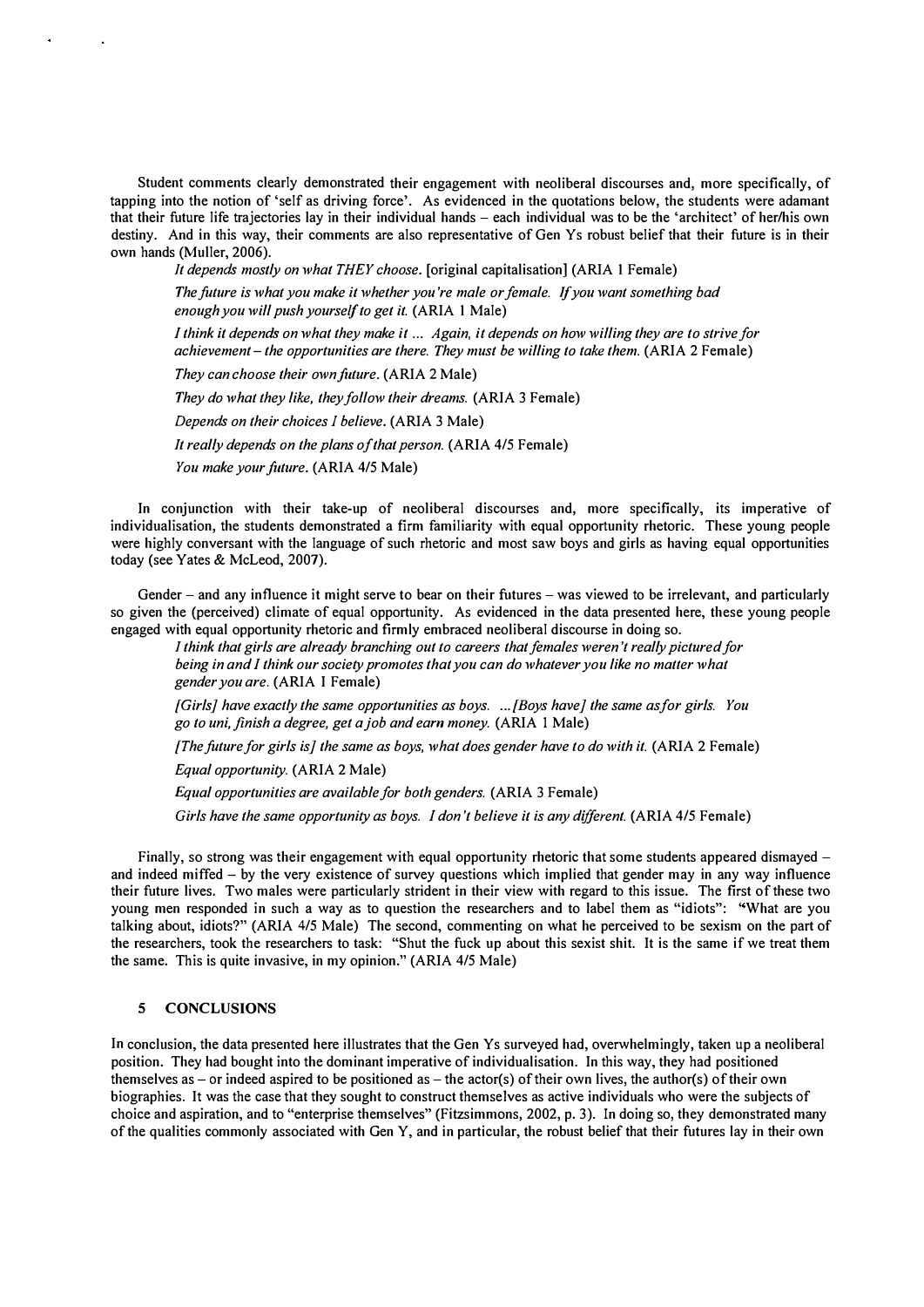$-$  individual  $-$  hands. Furthermore, they were highly conversant with equal opportunity rhetoric and appeared to buy into the principles espoused by such rhetoric.

And while there is much to rejoice in about a generation of young people who demonstrate a robust belief that their futures are in their own hands, and who are seemingly ready to 'take on the world' in these new neoliberal times, it is also important to acknowledge the uncertain nature of such an undertaking – particularly as it comes to be played out in these unstable new times. For those concerned with and responsible for the well-being of young people, and indeed those charged with the brief of guiding them in mapping out their future life trajectories, it is important to recognise that the "'do-it-yourself biography' is always a 'risk biography' ... and one that can quickly become a 'breakdown biography'" (Beck & Beck-Gernsheim, 2001, p. 4) and the implications of this for young people need be considered and imparted to them.

Further, it would appear that all involved in the education of young people in these new times have a vital role to play in equipping them with the skills and attributes required for success in such times. And it is the case that Gen Y, and indeed those who will follow them, must demonstrate the capacity to plan for and adapt to changing, unstable times; to organise, set goals and improvise; to recognise obstacles, overcome defeat and try again; and to demonstrate initiative, tenacity and flexibility (Beck & Beck-Gernsheim, 2001). Such are the demands of these neoliberal times these times marked out by the precarious freedoms they offer – in which young people live. And these young people will indeed need to be robust if they are to avoid becoming the victims of the very individualism which they have seemingly so strongly committed themselves to.

Finally, while we may be buoyed by the young people's take-up of equal opportunity rhetoric, and their understanding that males and females have equal rights today (in law at least), their dismissal of the possible influence of gender upon their lives may nonetheless give cause for concern. For if the theories regarding the impact of neoliberalism on lives - as connected to life trajectories - as purported by prominent researchers such as Beck, Beck-Gernsheim and Rose are found to be correct, then these young people, in all their unrelenting optimism, may be seen to have underestimated the extent to which the 'biography-of-possibility' is constrained in very real ways by structural factors such as gender. They may have taken up the rhetoric of equality but, in doing so, under-considered that this rhetoric is most often not supported by a reshaping of social practice and that, as such, social inequalities persist between men and women and may impact upon their lives in tangible ways (Beck & Beck Gernsheim, 2002). Clearly, there is a role to play as educators and others concerned with the welfare of youth in alerting young people to the continued existence of such inequalities and the impact these may come to bear upon their imagined – and desired – futures.

## 6 REFERENCES

Abbott-Chapman, 1. (2000). Time out spaced out. Youth Studies Australia, 19(1), 21-25.

- Alloway, N., Dalley, L., Patterson, A., Walker, K. & Lenoy, M. (2004). School students making education and career decisions: Aspirations, attitudes and influences. Commonwealth of Australia: Department of Education, Science and Training website.
- Alloway, N., Gilbert, P., Gilbert. R. & Muspratt, S. (2004). Factors impacting on student aspirations and expectations in regional Australia. Commonwealth of Australia: Department of Education, Science and Training.
- Bauman, Z. (1992). Intimations of postmodernity. London: Routledge.
- Beck, U. (1992). Risk society: Towards a new modernity. London: Sage.
- Beck, U. & Beck-Gernsheim, E. (1996). Individualization and 'precarious freedoms': Perspectives and controversies of a subject-oriented sociology. In P. Heelas, S. Lash & P. Morris (Eds.), Detradition. Cambridge, Massachusetts: Blackwell.
- Beck, U. & Beck-Gernsheim, E. (2001). Individualization. London: Sage.
- Beck, U. & Beck-Gernsheim, E. (2002). Individualization: Institutionalized individualism and its social and political consequences. London: Sage.
- Beck, U., Bons, W. & Lau, C. (2003). The theory of reflexive modernization: Problematic, hypotheses and research programme, Theory, Culture and Society, 22(2), 1-33.